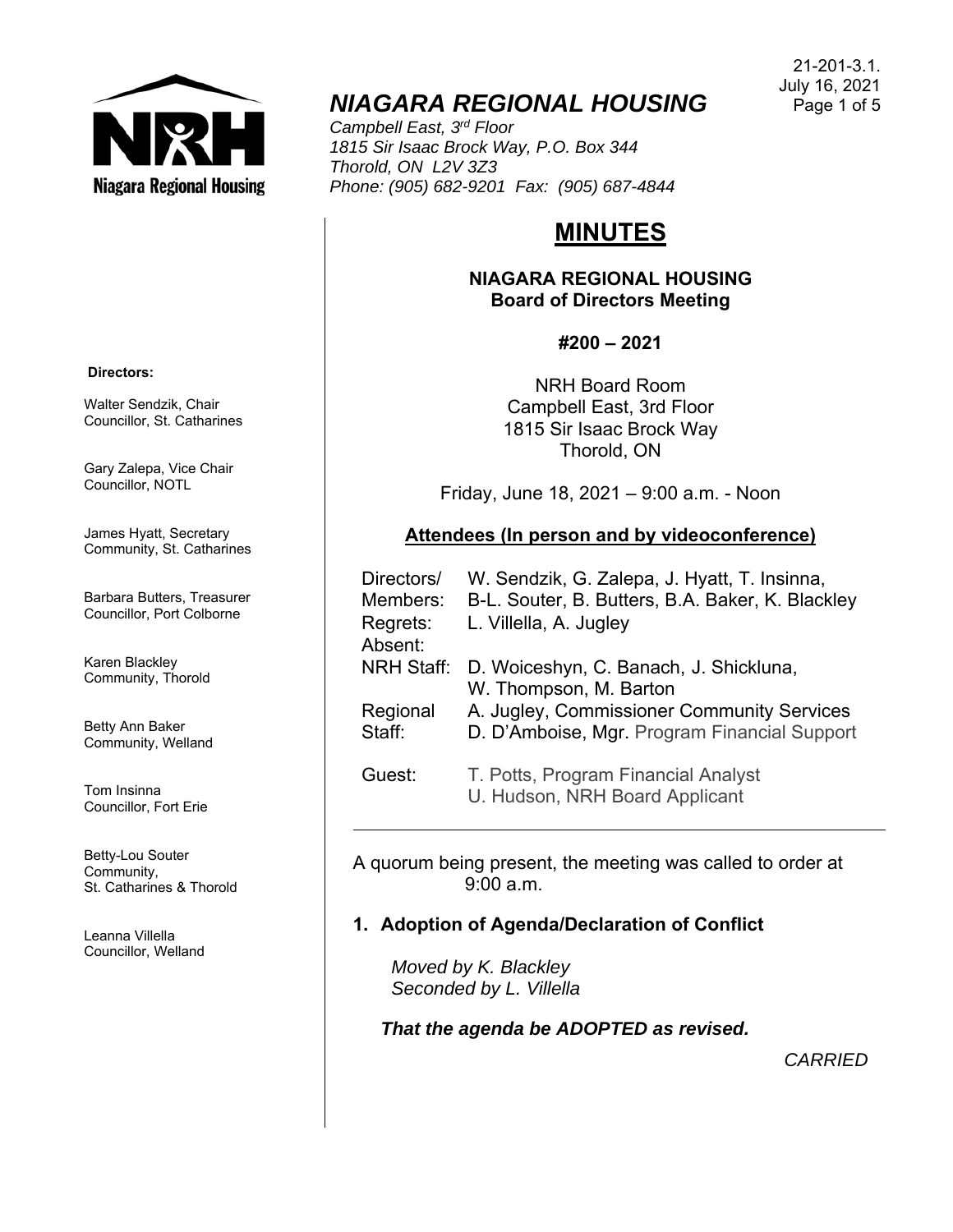No conflicts of interest were declared.

The Chair welcomed all to the meeting and announced to the Board the guest and meeting observer, Ursula Hudson.

D. D'Amboise introduced Tyler Potts to the Board.

W. Thompson arrived at the meeting.

### **2. Presentation – Master Plan Update**

 C. Banach emphasized the vast amount of data collected that is included in the analysis. The Board will receive section reports in the near future.

 Mr. Banach noted the importance for the Region to become involved in areas including grants and incentives, by-laws and planning.

 Discussion followed on consideration of utilizing modular builds, the private sector, and global examples.

 B-L. Souter thanked A. Jugley and her team for continued social support for providers.

 The Chair called on the Board to bring a motion to Regional Council to elevate the necessity for affordable housing.

 *Moved by B.A. Baker Seconded by G. Zalepa* 

# *That the Niagara Regional Housing Board of Directors RECEIVES the Master Plan Update presentation for information.*

*CARRIED*

### **3. Consent Items**

*Moved by G. Zalepa Seconded by J. Hyatt* 

### *That the following items be RECEIVED and/or APPROVED as stated:*

### *3.1. Minutes of the May 26, 2021 Meeting – 21-200-3.1. be APPROVED.*

*3.2. Development Updates*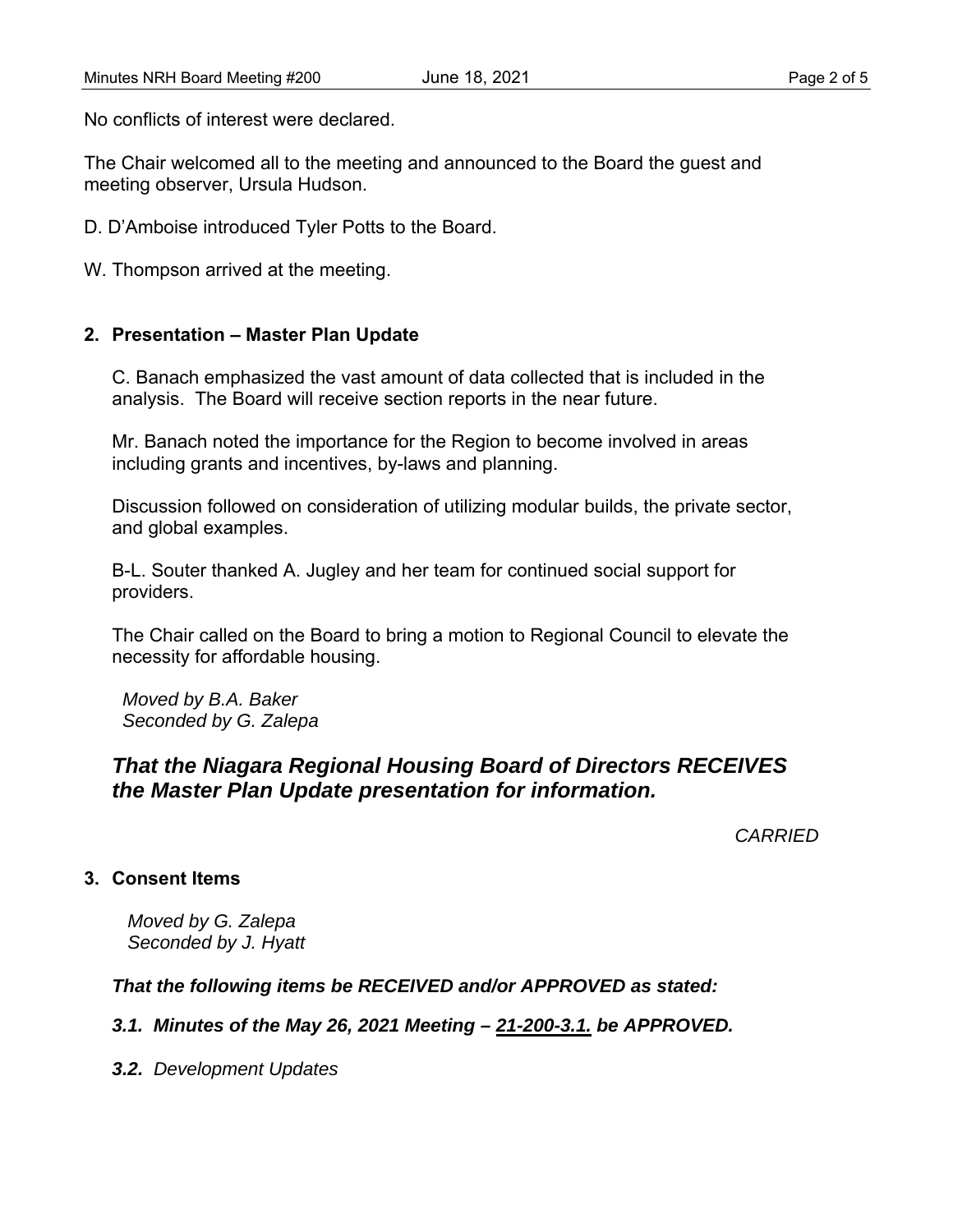- *3.2.1. Hawkins St. Budget Tracking as of May 31, 2021 21-200-3.2.1. be RECEIVED for information.*
- *3.2.2. Hawkins St. Planning/Construction Report #19 21-200-3.2.2. be RECEIVED for information.*
- *3.2.3. Victoria Ave. Budget Tracking as of May 31, 2021 21-200-3.2.3. be RECEIVED for information.*
- *3.2.4. Victoria Ave. Planning/Construction Report #6 21-200-3.2.4. be RECEIVED for information.*
- *3.2.5. Buchanan Ave. Budget Tracking as of June 1, 2021 21-200-3.2.5. be RECEIVED for information.*
- *3.2.6. Buchanan Ave. Planning/Construction Report #1 21-200-3.2.6. be RECEIVED for information.*
- *3.3. Development Committee Minutes 21-200-3.3. be RECEIVED for information.*
- *3.4. Operating Statements as of April 30, 2021 21-200-3.4. be RECEIVED for information.*

*CARRIED* 

#### **4. Discussion Items**

4.1. COVID-19 Update

W. Thompson informed the Board that staff are assisting seniors over 80 years of age with transportation to receive their second dose of vaccine.

W. Thompson announced that summer programs will commence on July 6.

 *Moved by L. Villella Seconded by T. Insinna* 

#### *That the Niagara Regional Housing Board of Directors RECEIVES the COVID-19 Update report for information.*

*CARRIED* 

4.2. New Development Strategies and Funding Opportunities

 C. Banach stated that modular construction was discussed following the presentation.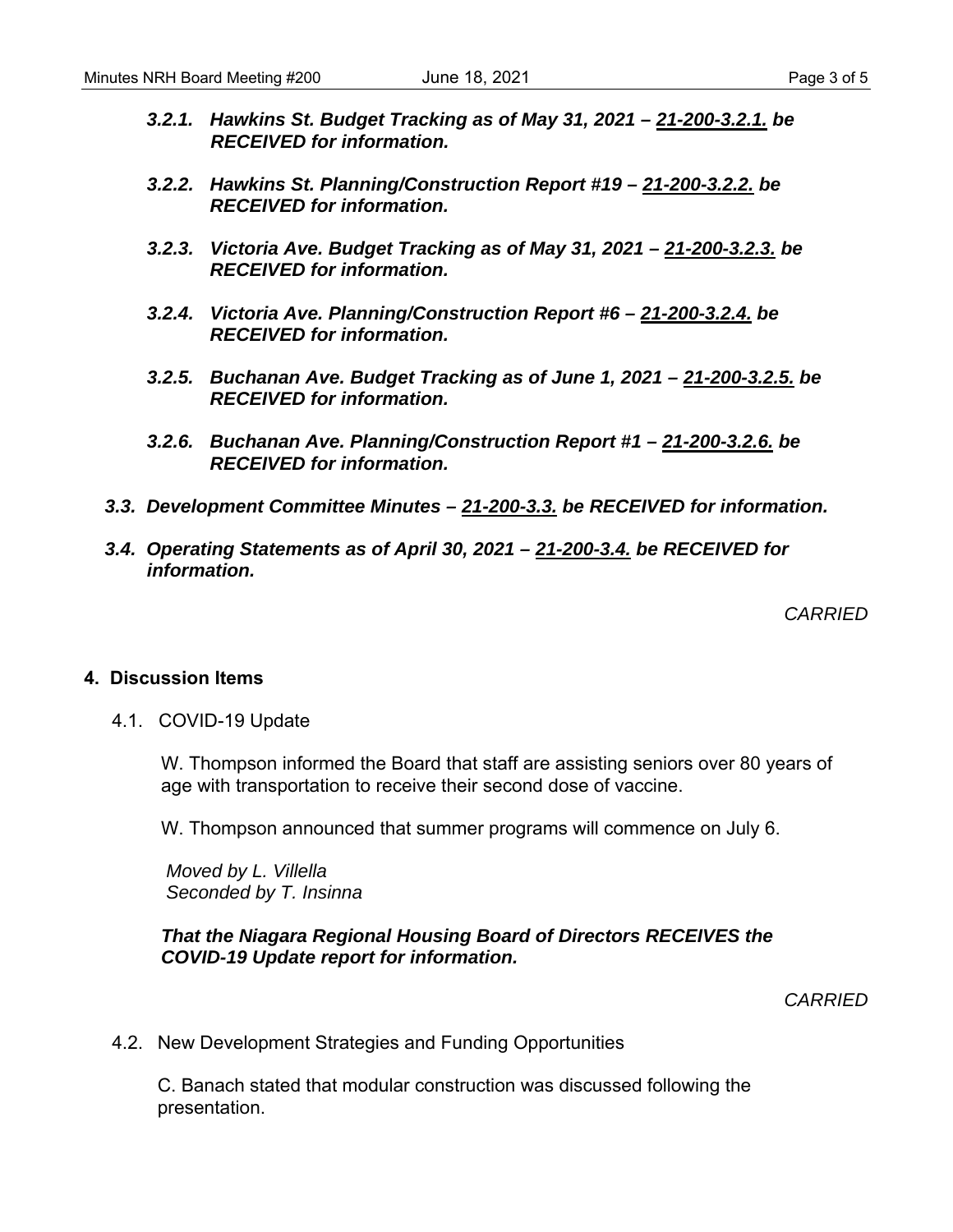D. Woiceshyn said she will be touring a modular build in Stoney Creek.

 A request was received by PHSSC to tour the Hawkins St. site on July 9, which would require proper safety gear. The Board was invited to attend.

The Chair proposed the Hawkins tour date may be postponed to September.

 *Moved by B. Butters Seconded by B.A. Baker* 

### *That the Niagara Regional Housing Board of Directors RECEIVES the New Development Strategies and Funding Opportunities verbal report for information.*

*CARRIED* 

4.3. 2020 Write-Off of Uncollectible Accounts Receivable

 D. D'Amboise advised the Board this annual administration report is to authorize the write-offs as per NRH policy.

 *Moved by G. Zalepa Seconded by B-L. Souter* 

 *That the 2020 write-off of Uncollectible Accounts Receivable, pursuant to the write-off policy, in the amount of \$289,241 BE APPROVED as follows:* 

- *\$24,401 early write-offs (deported, deceased and bankrupt), and*
- *\$264,841 for those former tenant accounts which have been in collection for more than 2 years and have had no activity since December 31, 2018.*

*CARRIED* 

4.4. Enterprise Risk Management Policy

D. Woiceshyn requested to defer this report to the next meeting.

 *Moved by B. Butters Seconded by J. Hyatt* 

### *That the Enterprise Risk Management Policy be deferred to the next meeting.*

*CARRIED* 

4.5. Correspondence from Minister Steve Clark – Strong Communities Program

 D. Woiceshyn confirmed that correspondence was directed to Regional Council and to the Minister of Municipal Affairs and Housing, Steve Clark. A. Jugley